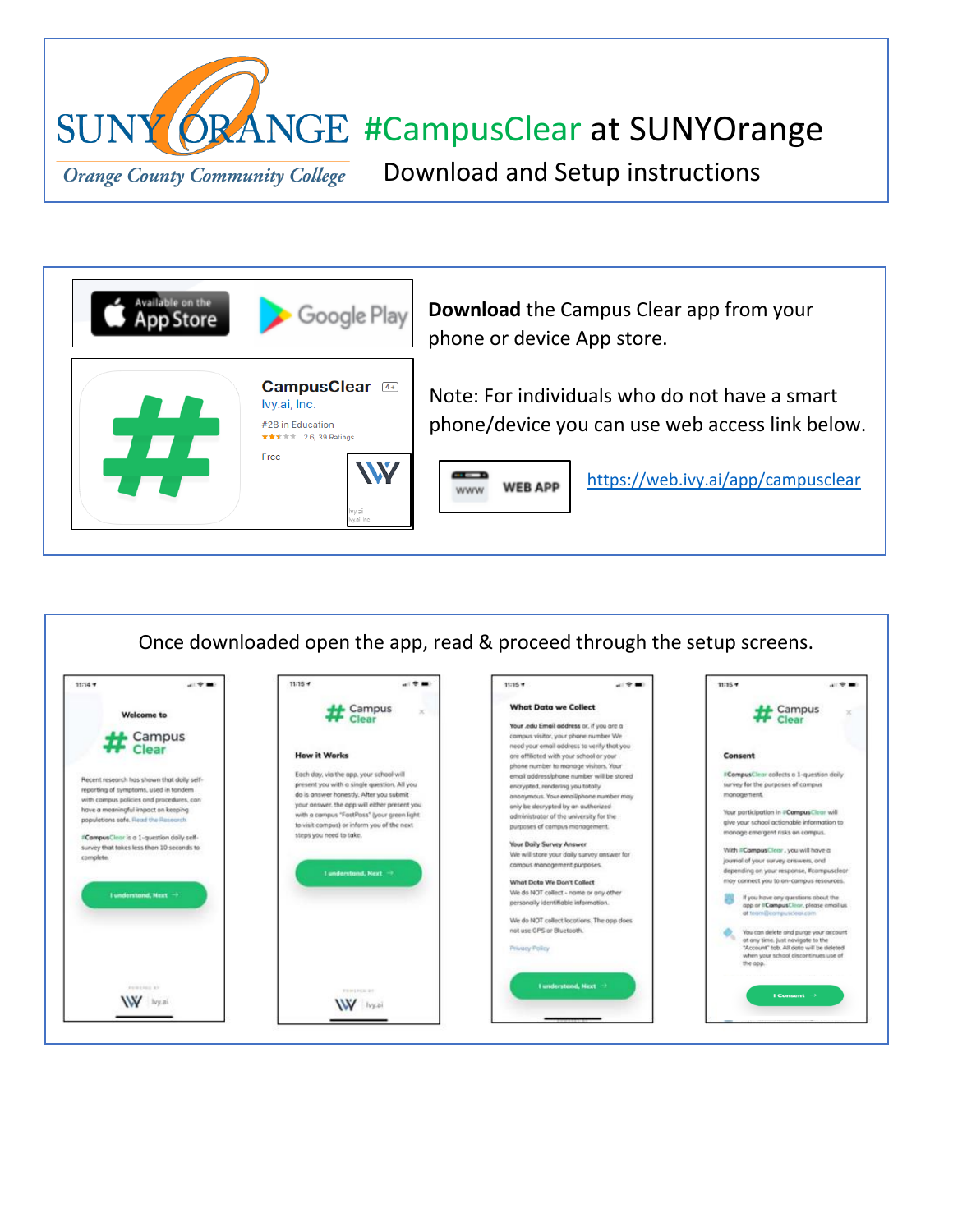

Next **select** your current main role at SUNYOrange by clicking on one of choices presented: Student, Employee, or Visitor.



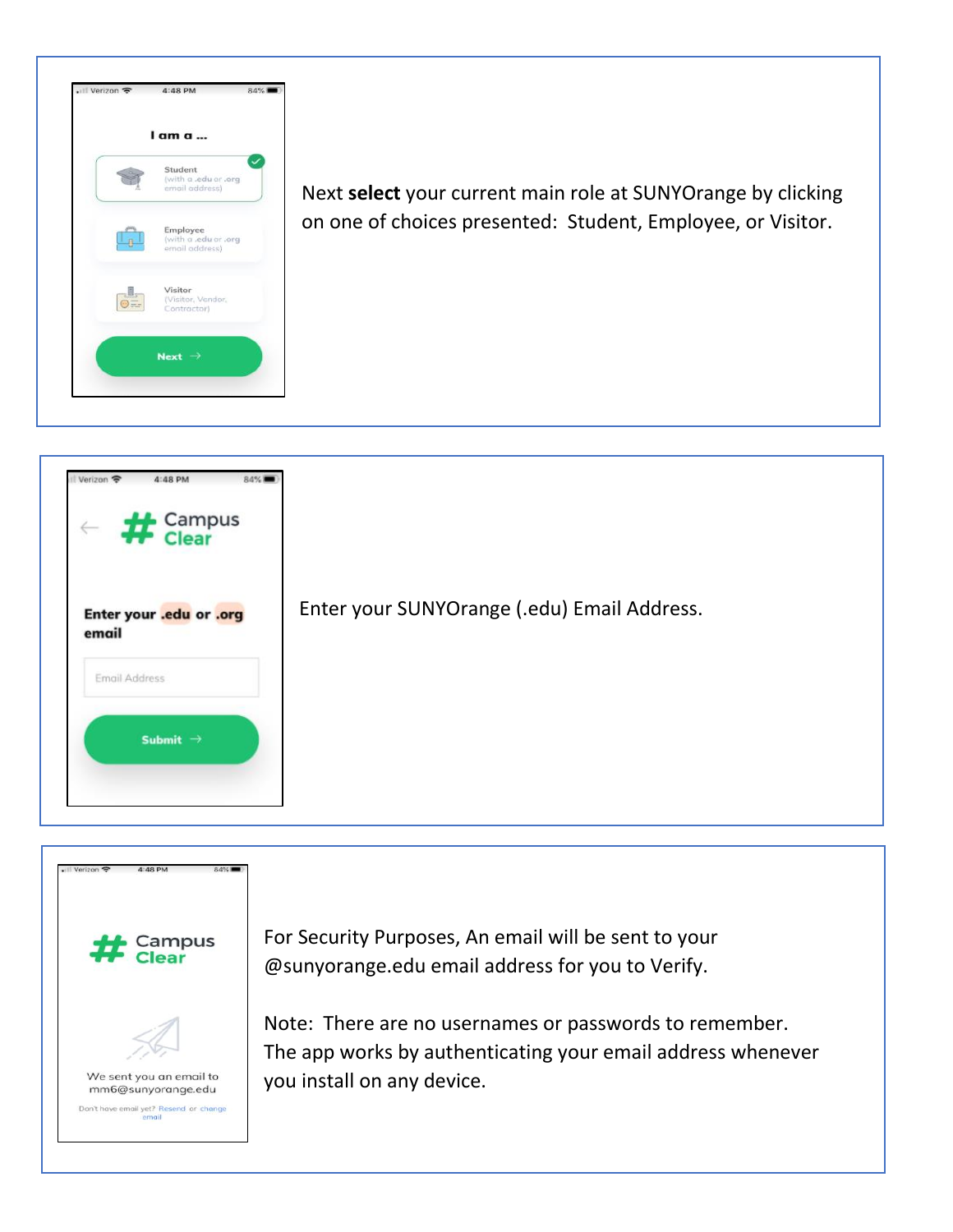

Next **check** your SUNYOrange email account and look for the email you received with the Subject "CampusClear: Email Confirmation" from the "Ivy Team" (as shown here).

**Click** the "confirm email" button to finish the authentication.



You should then get a "successful" notice letting you know to return and re-launch the #CampusClear app and continue your setup.

You have been successfully validated.

You can return to your app now



Upon opening the newly installed app, it is recommended to **Allow** any #CampusClear notifications on your device.

Click **Start** to continue.